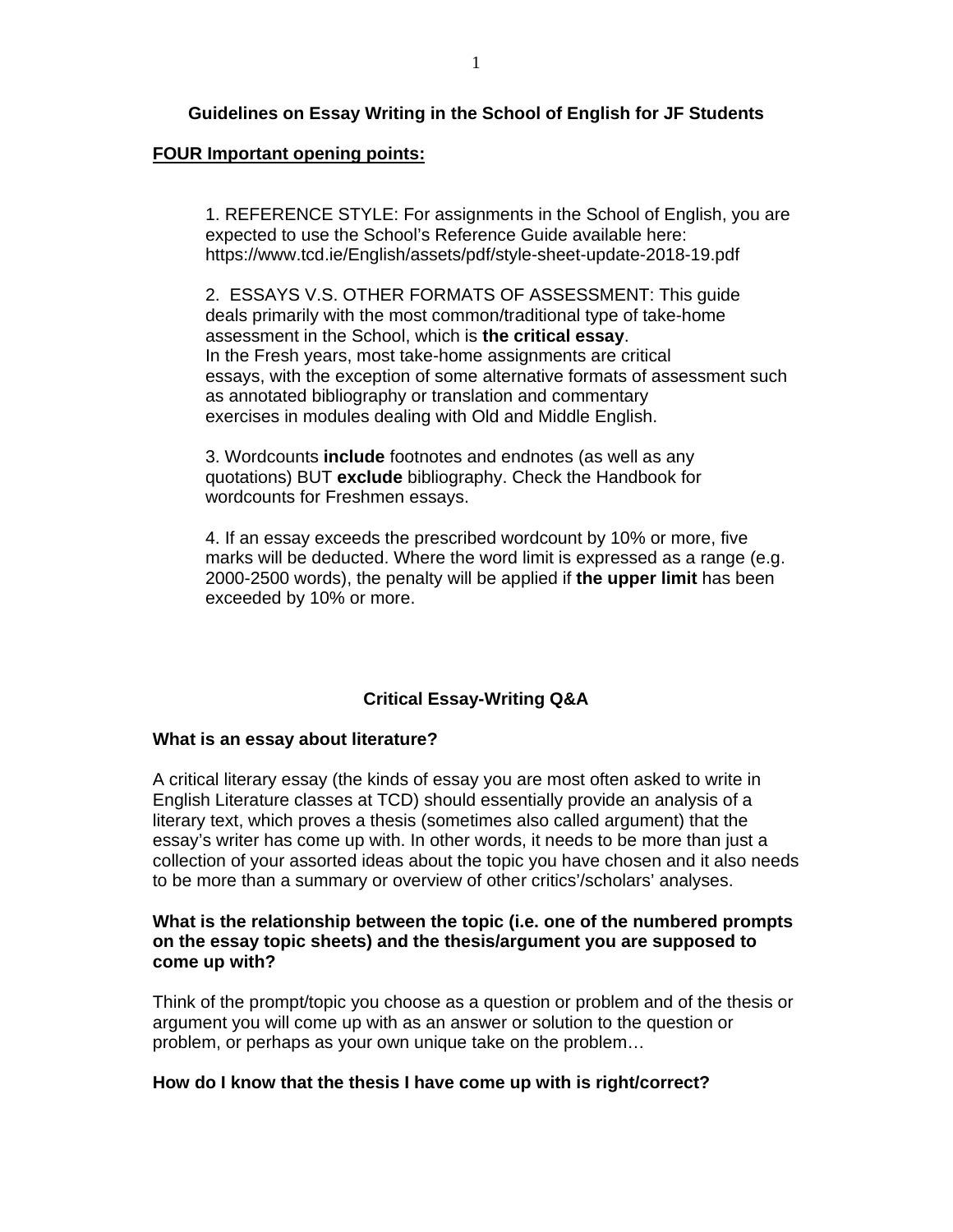In fact, a good thesis is a reading of the text that can be argued with or disagreed with (but that is still generally historically and factually correct and/or plausible). A thesis that cannot be argued with at all is usually a historical fact, plot summary, or too vague. Here are some examples of such inappropriate theses:

 **A.** 'Shakespeare's *Othello* is a fascinating play, which has gripped readers and audience for many centuries.' (too vague -- you need to say something more specific and interesting)

 **B.** 'Shakespeare's *Othello* is an early seventeenth-century play.' (historical fact)

 **C.** 'Shakespeare's *Othello* depicts the tragic outcome of a racially mixed marriage' (plot summary)

**D. '**Shakespeare's *Othello* reflects anti-slavery views, which were rapidly spreading around the world when it was written' (historically implausible/ inaccurate)

# **Do I need to state what my thesis is anywhere in the essay, and if so, where?**

**Yes,** the thesis/argument should usually be stated in one longer or two shorter clear sentences usually somewhere in the first two paragraphs of the essay but not at the very beginning of the first paragraph; you need to introduce your topic first before you throw the thesis at the reader.

# **Do I need to explain what happens in the text so that the reader can understand my points better?**

Write as if your reader already knows the text (because your lecturers/TAs do!) and so avoid plot summaries. Focus on **how** the text you are writing about communicates meaning rather than merely on **what** it is saying. Make sure to support all your claims with good examples (either in the form of direct quotations or paraphrases).

# **How do I write/spell titles of literary texts?**

Names of short poems and short stories should be in quotation marks ('A Beautiful Young Nymph Going to Bed', 'The Prussian Officer') while names of long poems, plays, and prose works should be in italics (*The Great Hunger, Othello, Jane Eyre*).

# **How many paragraphs does my essay need to have?**

Your paper should have an **introductory paragraph, concluding paragraph,** and a number of **body paragraphs**. You should use the introduction to introduce your topic and get the reader interested in it and the conclusion should review and summarize your argument and possibly place it in some larger context. The individual paragraphs in the body of the essay should each make some particular point. You can think of your argument as consisting of the individual paragraphs as building blocks.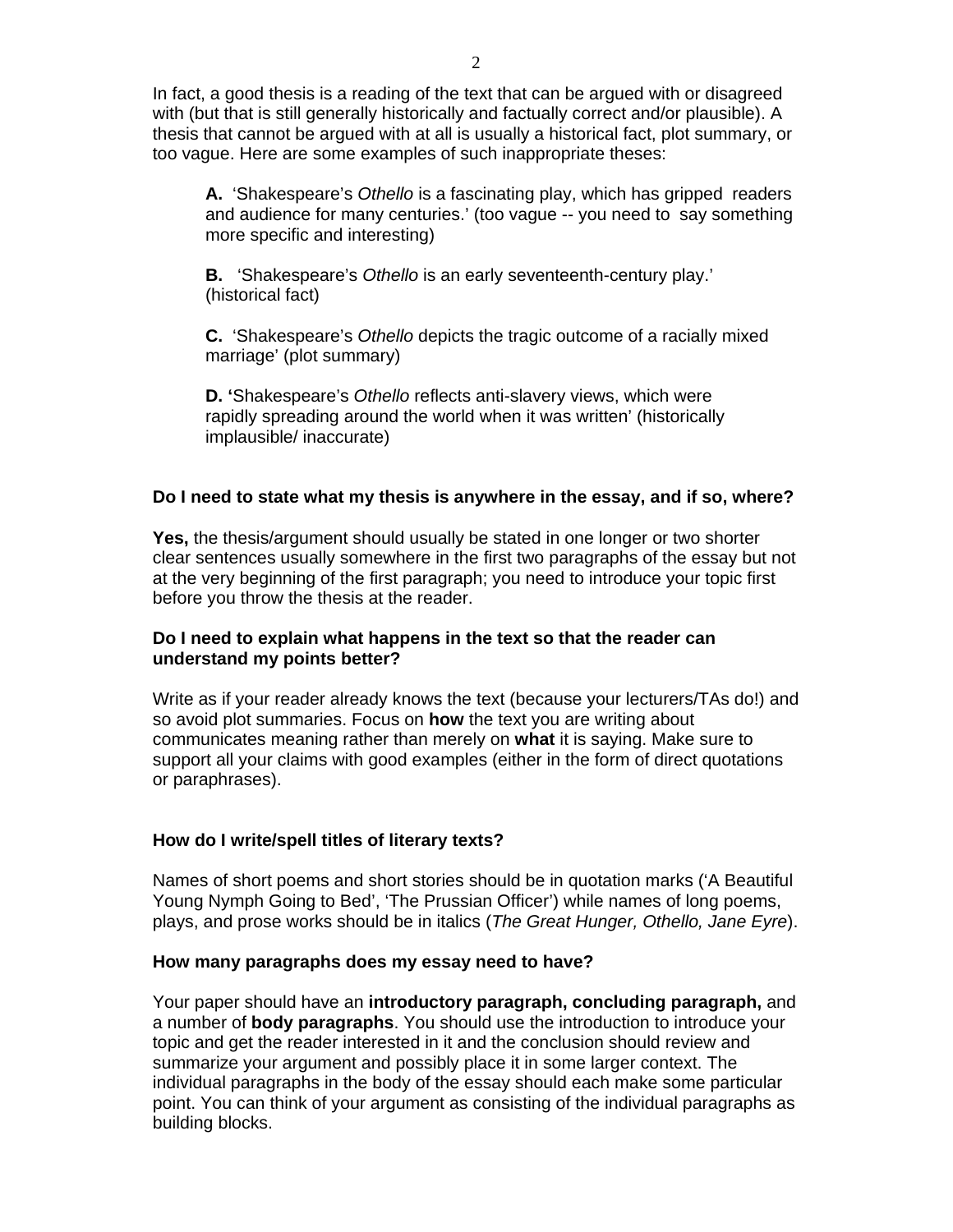### **How do I keep the essay relevant to the topic?**

Make sure that everything you write is **directly relevant** to the text you are analyzing. Do not include vague pointless generalities of the type: 'Love has been a prominent theme in literature' or 'Chaucer is an important author.'

### **Can/should I use first person?**

Use first person singular (i.e. 'I will argue that...') **only sparingly** and when you genuinely want the reader to note that you are making a specific point here. Generally, avoid 1st person plural, unless you are objectively referring to multiple authors, readers, etc. (Example: do not write 'We can see in this passage...' when what you mean is that you are pointing out something about the passage to the reader.)

### **When do I need to acknowledge sources?**

Both direct quotations and ideas you got form secondary texts (i.e. works written by literary scholars) need to be acknowledged and the information for the source where you found it provided in a footnote AND bibliography. For more information on how to avoid plagiarism, refer to the HANDBOOK.

# **How do I quote from primary/secondary sources?**

Identify direct quotes from the primary texts by including them in single quotation marks and by including the information on the sources text in a footnote or parentheses after the sentence AND also in the bibliography. For details on how to format the quotations, see the Reference Guide linked above.

# **How much should I quote in my essay?**

**1.** Make sure to use **specific examples** from the texts covered in the module and/or the texts you are using for the assignment to support the points you make. These examples can take the form of a paraphrase or a direct quote. For instance, if you are discussing Othello's final speech, you can:

 **A.** use a paraphrase: In his final speech Othello asks the witnesses of the tragedy to report the events they have seen honestly and accurately.

 **B.** use a direct quote: Othello asks the bystanders: 'Speak of me as I am; nothing extenuate' (5.2.346).

 **C.** you can combine these two methods. This approach sometimes works well if the quote itself is a bit difficult and/or you don't explain the quote's context elsewhere in the paper: In his final speech, Othello appears to be telling the story of a man he had killed but as it turns out his lines anticipate his own suicide: 'In Aleppo once/Where a malignant Turk and a turbaned Turk/Beat a Venetian and traduced the state,/I took by th'throat the circumcised dog/And smote him thus' (5.2.348-52).